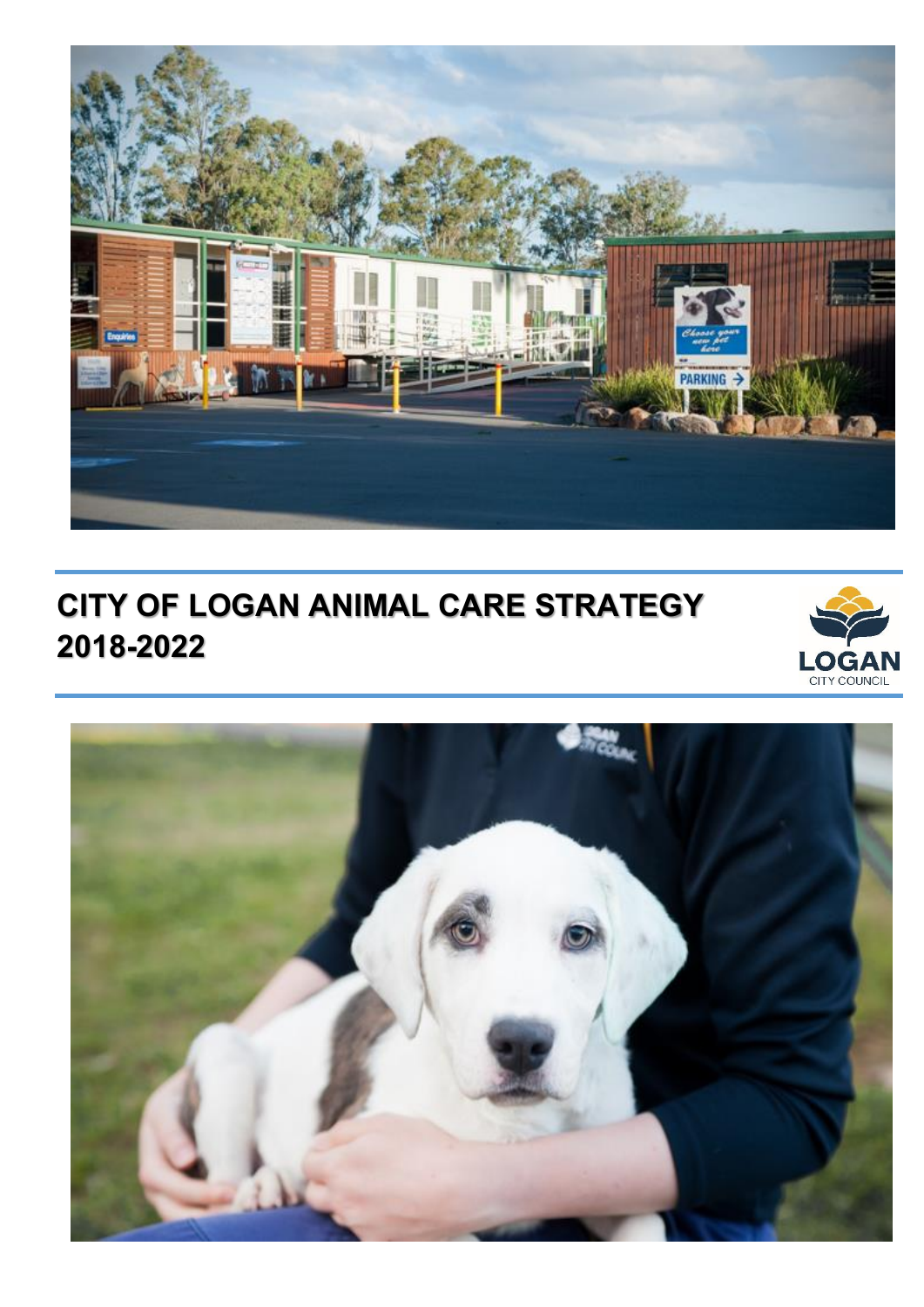

# **Introduction**

 Logan City Council promotes responsible pet ownership. Pets are an important part of people's lives and contribute to their wellbeing and the provision of companionship in many homes and families throughout our city.

 The effective management of companion animals requires a commitment from the entire Logan community. This includes residents, Council staff, pet owners, retail outlets and veterinarians as well as all levels of government (commonwealth, state and local), associations and industry groups.

 Through this strategy, Council invites our community and key stakeholders to work in partnership to promote responsible pet ownership in order, to enhance the safety and wellbeing of our community and our pets.

## **Council's Corporate Plan**

 The Corporate Plan is an important document that shapes the visions and priorities for Logan City Council. The plan clearly outlines a strong purpose to make a difference in people's lives through the quality of the services provided to the community.

 The Animal Care Strategy aligns itself strongly to the Corporate Plan fostering the same purpose to make a difference in the community through quality service and an inclusive community approach.

In particular, the Animal Care Strategy aligns to the Corporate Plan Priority of "Quality Lifestyles".

#### **Community Involvement**

 The success of a working strategy requires a collaborative approach to be taken in the development of this strategy and its key actions, with the involvement of key stakeholders including elected members, Council staff and community and industry experts.



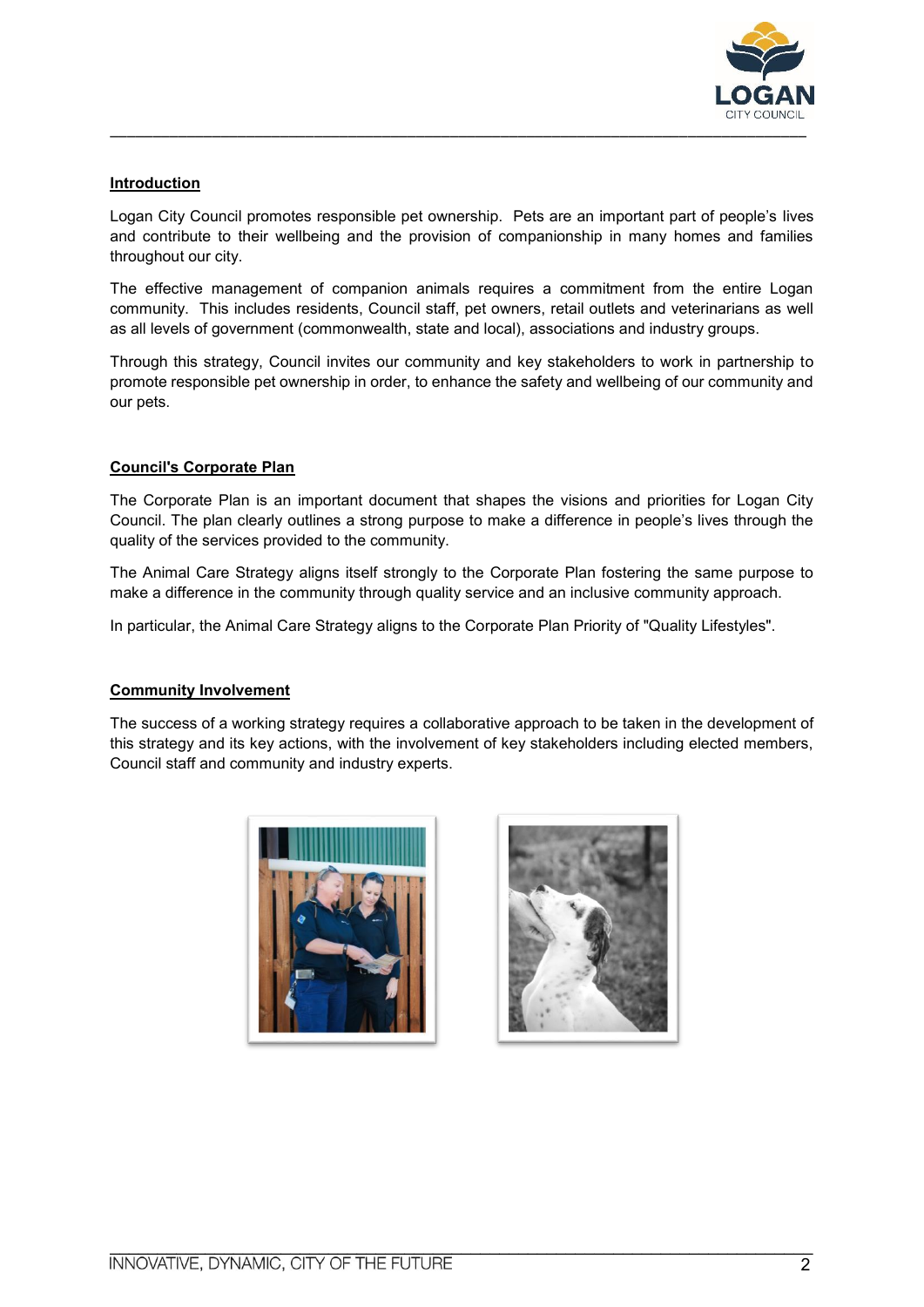

# **What is Animal Care?**

 For Logan City Council, Animal Care involves the control and regulation of domestic animals in line with local and State government laws to maximise community pet enjoyment and minimise domestic pet nuisance.

Logan City Council Animal Care aims to:

- **If Increase public awareness of the need to responsibly**  manage companion animals, thereby reducing the number of animal related nuisances
- **Support animal owners to keep their pets in a manner** consistent with the expectations of the community
- **Minimise risk to community health, safety and amenity.**

Council achieves this by:

- Providing required infrastructure
- Controlling and enforcing regulation
- Raising public awareness and educating the community.



#### **Objectives**

 The Animal Care Strategy 2018-2022 addresses opportunities associated with responsible pet ownership working in partnership with legislative requirements under the *Animal Management (Cats and Dogs) Act 2008* and Council's local laws.

#### **The objectives of the Animal Care Strategy 2018- 2022 are:**

- 1. Develop innovative and proactive practices in the operation of Council's Animal Management Centre;
- 2. Reduce the number of unregistered, unidentified and unwanted cats and dogs in Logan;
- 3. Minimise the threat to public safety and enhance community enjoyment through the management of animals not under effective control, dog attacks and nuisance animal noise; and
- 4. Promote responsible pet ownership to enhance the community's attitude towards animal ownership.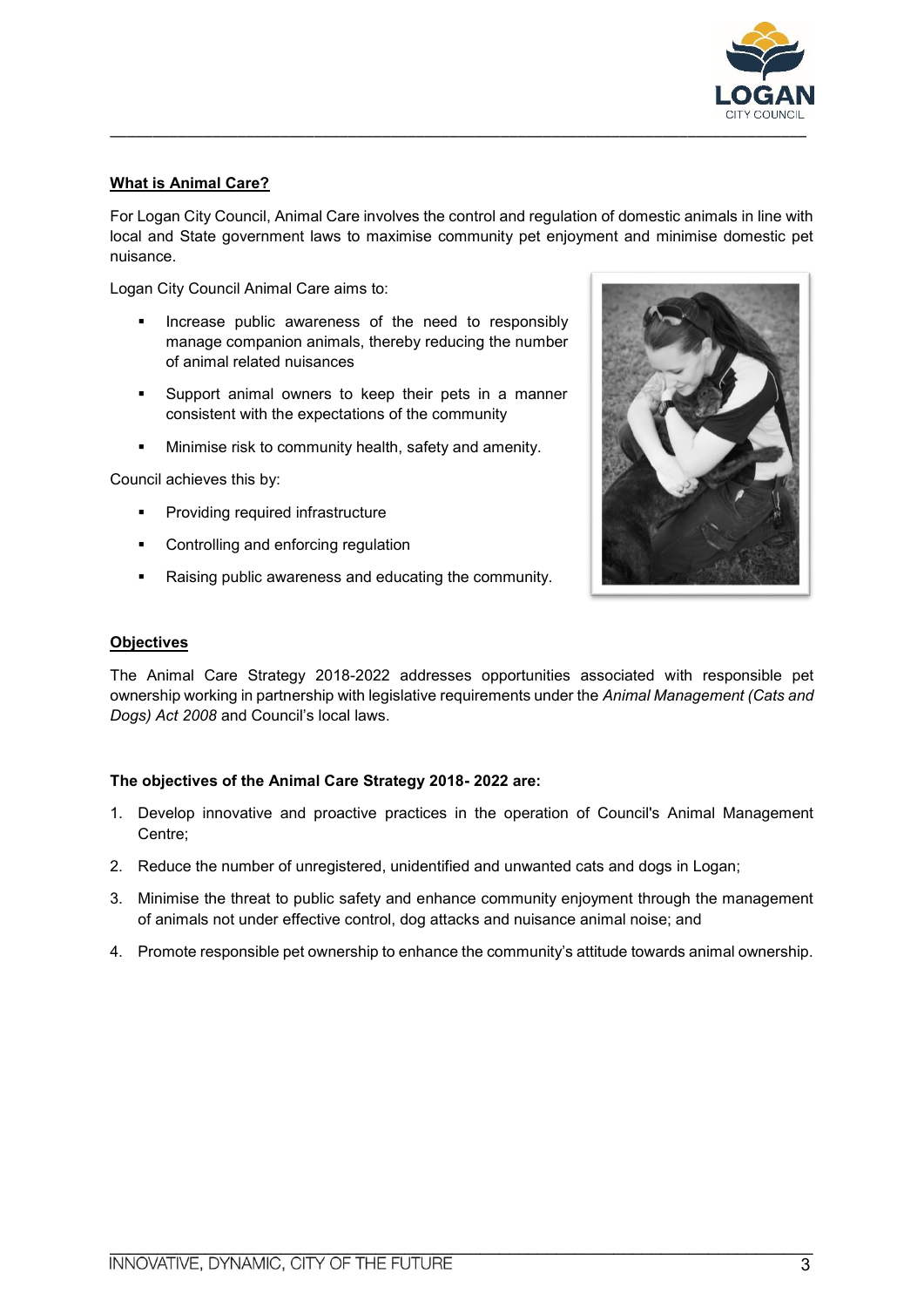

# *Objective 1:*

*Develop innovative and proactive approaches to the Animal Management Centre*

 Thousands of animals pass through the Logan City Council Animal Management Centre every year. Currently the Animal Management Centre has 88 kennels to hold impounded dogs and can house up to 60 impounded cats.

 This places considerable pressure on the Animal Management Centre. The ideal outcome is for the cat or dog to be identified through registration or microchipping details and reunited as quickly as possible with their owner.

| Year | Cats | <u>Dogs</u> | Total |
|------|------|-------------|-------|
| 2012 | 2758 | 4557        | 7315  |
| 2013 | 2476 | 4414        | 6890  |
| 2014 | 2386 | 4140        | 6526  |
| 2015 | 2433 | 3545        | 5978  |
| 2016 | 2142 | 2901        | 5043  |

*Number of animals that have been impounded over the last five years* 



Every effort is made to reunite pets with their owners however this cannot always be achieved. Information of

impounded animals on Council's website assists the public in identifying their missing pet.

 Animals who cannot be reunited with their owner are placed in a behaviour assessment program to help them find a suitable new home.

#### **Our Vision**

 To provide a safe and healthy environment for impounded domestic animals prior to their release, maximise the promotion and benefits of de-sexing and microchipping entire cats and dogs as well as proactively rehome suitable unclaimed domestic animals to minimise euthanasia rates.

#### **Actions**

- 1.1 Explore innovative opportunities to expand the Animal Care Program's sales and rehoming services, with a strong focus on digital technology current and emerging to assist in reuniting or rehoming pets.
- 1.2 Continue to explore partnerships with suitably qualified and approved animal specific organisations which share the same values and vision as the Animal Care Team in rehoming or re-uniting animals with owners.
- 1.3 Utilise positive and proactive relationships with media outlets to promote community awareness around impounded animals and rehoming of unclaimed animals.
- prior to being placed in the sale program. 1.4 Expand the Foster Care Program to enable animals to overcome minor behaviour or health issues
- 1.5 Engage with community groups to explore partnerships which are of benefit to people and animals such as the existing "Seniors for Seniors" program and Animal Care Volunteer program.
- 1.6 Develop a master plan for future development and activities at the Animal Management Centre.
- 1.7 Undertake future planning for satellite animal related services that may be required as the City of Logan expands.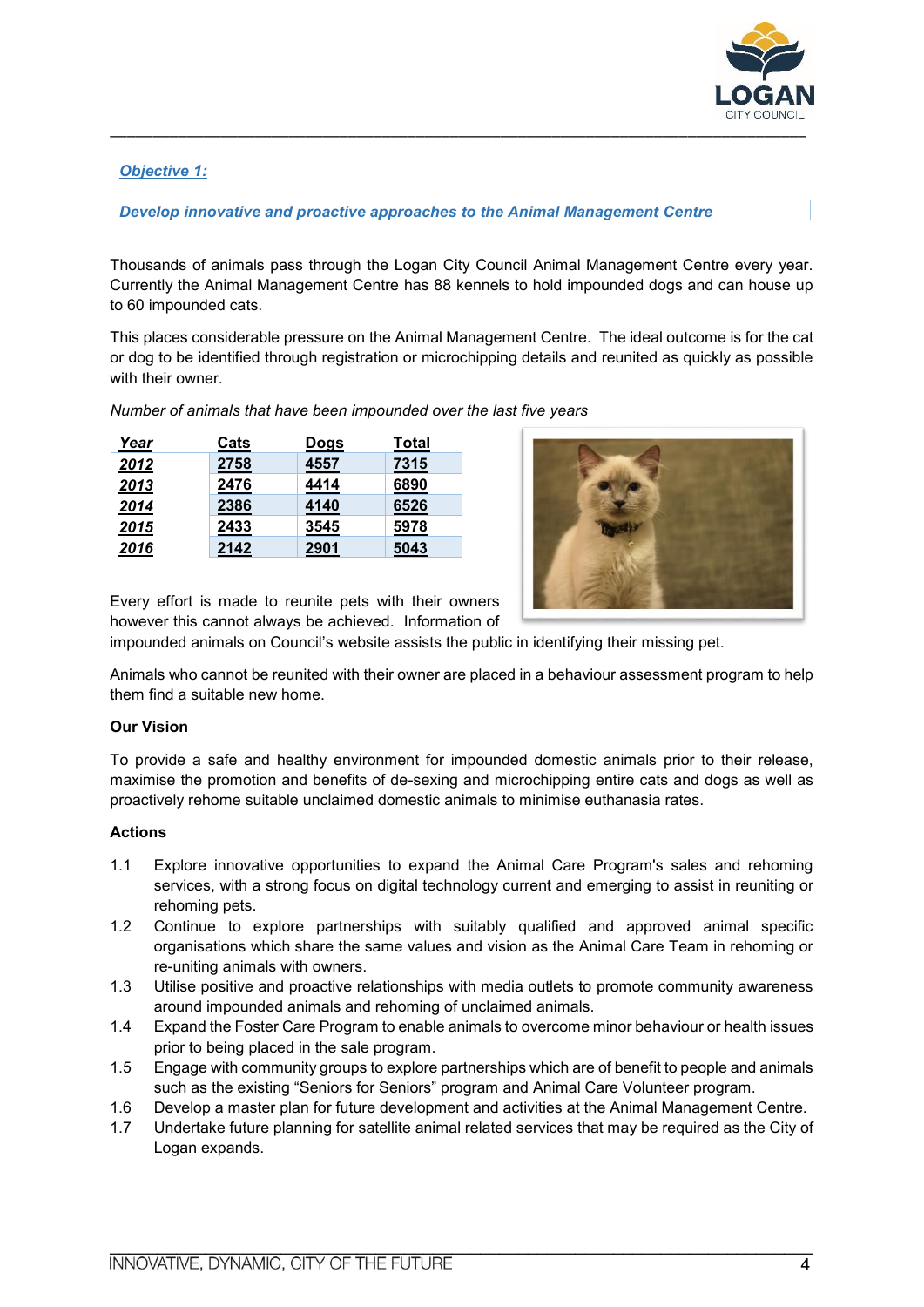

# *Objective 2:*

## *Reduce the number of unregistered, unidentified and unwanted cats and dogs in Logan*

 Pets are a huge part of our lives contributing to an active and healthy way of life, reducing stress and improving mental health and wellbeing. Unfortunately, despite the benefits of pet ownership, thousands of cats and dogs pass through the Animal Management Centre every year.

 A significant number of the animals that pass through the Animal Management Centre cannot be reunite them with their owner. identified as they do not have a microchip or are not wearing a registration tag. This makes it difficult to

reunite them with their owner.<br>Of great concern to the community and to Council is the number of unwanted puppies and kittens that are surrendered to the Animal Management Centre. Desexing animals is essential to stop accidental or unwanted litters.

#### **Our Vision**

 For residents to comply with animal care legislation, registration and microchipping laws and understand the benefits to the community of desexing their pets.

#### **Actions**

- $1.1$ Promote the effectiveness of proactive animal survey programs to assist with identifying unregistered and non-microchipped animals.
- 1.2 Continue to ensure animals are microchipped and currently registered prior to leaving the Animal Management Centre.
- 1.3 Proactively inspect registered breeders in our community to ensure compliance with state government and local government requirements.
- 1.4 Continue our strict local law provisions to prevent unnecessary breeding of cats and dogs resulting in unwanted animals in the City.
- 1.5 Promote opportunities to offer the community discounted microchipping and desexing.
- $1.6$ Work collaboratively with the community to develop innovative action plans to reduce the numbers of roaming unwanted cats.
- 1.7 Develop and implement a specific purpose education campaign for the current requirement of cat registrations.
- 1.8 Review the current fee structure for annual cat and dog registrations to increase incentives for pet's owners to register their pets.



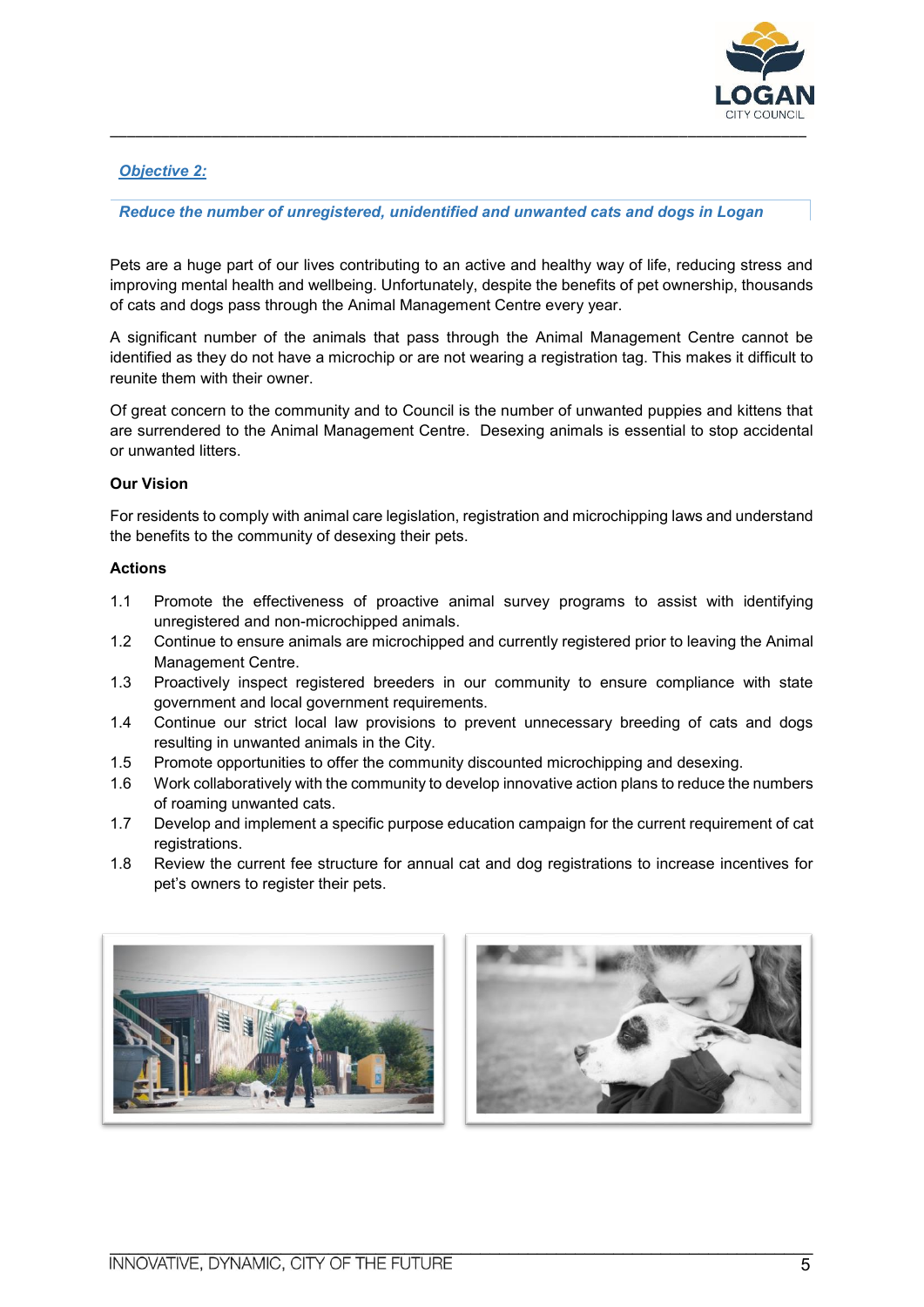

## *Objective 3:*

# *Reduce the threat to public safety and enhance community enjoyment through the management of animals not under effective control*

Animal Care responds to community animal related complaints and investigates the issues identified as well as undertaking routine and proactive patrols in the community.

Complaints investigated by council over a 5 year period

| <u>Year</u> | Dog Attacks | <b>Noise Nuisance</b> | Wanderings |
|-------------|-------------|-----------------------|------------|
| 2012        | <u>928</u>  | 1886                  | 4929       |
| 2013        | 922         | 1934                  | 4779       |
| 2014        | <u>849</u>  | 1893                  | 4160       |
| 2015        | <u>1165</u> | 1851                  | 4508       |
| 2016        | 1083        | 1795                  | 4010       |



 Any animal not under effective control by way of escape from their property, or wander from their property, or escape off a lead is of great concern to the community and Council. Wandering livestock can cause serious traffic incidents as well as serious injury to bystanders trying to contain them. More commonly, dogs not on lead, dogs that wander from their property or escape from their property can become involved in attacks on people and other animals as well as create traffic incidents.

 When animal attacks occur, Council investigates to determine the best course of action. This can result in the offending animal being declared a Regulated, Menacing Dog Regulated or a Dangerous Dog as  per the *Animal Management (Cats and Dogs) Act 2008.* This then sets strict keeping conditions for that animal.

 Nuisance animal noise can be very frustrating for the community directly affected by the noise and equally as frustrating for the subject animal's owner trying to resolve the nuisance noise. Neighbours working together with Council can achieve better outcomes in a timely manner, however, in most cases a lengthy investigation is required for people to understand the nuisance created by their pet and how to resolve such.

#### **Our Vision**

 Community understanding of responsible pet ownership, minimal incidence of animal related nuisances such as barking dogs, wandering animals, dog attacks or dog bites.

#### **Actions**

- 3.1 Continue yearly inspections of known Regulated Dog properties to ensure ongoing compliance with strict regulations.
- 3.2 Review Regulated Dog signage and registration tags with a view to investigate if a more visible identifier needs to be implemented.
- 3.3 Increased patrols for wandering animals during business hours and after hours.
- 3.4 Increased education and media opportunities around the importance of keeping animals under effective control.
- 3.5 Prioritise the review of our response and procedures to barking dog nuisance and explore innovative methods of investigating reducing noise nuisance (barking).
- 3.6 Undertake a comprehensive review of current local laws adopt new ideas for domestic animal keeping across the City of Logan that are innovative and forge partnerships.